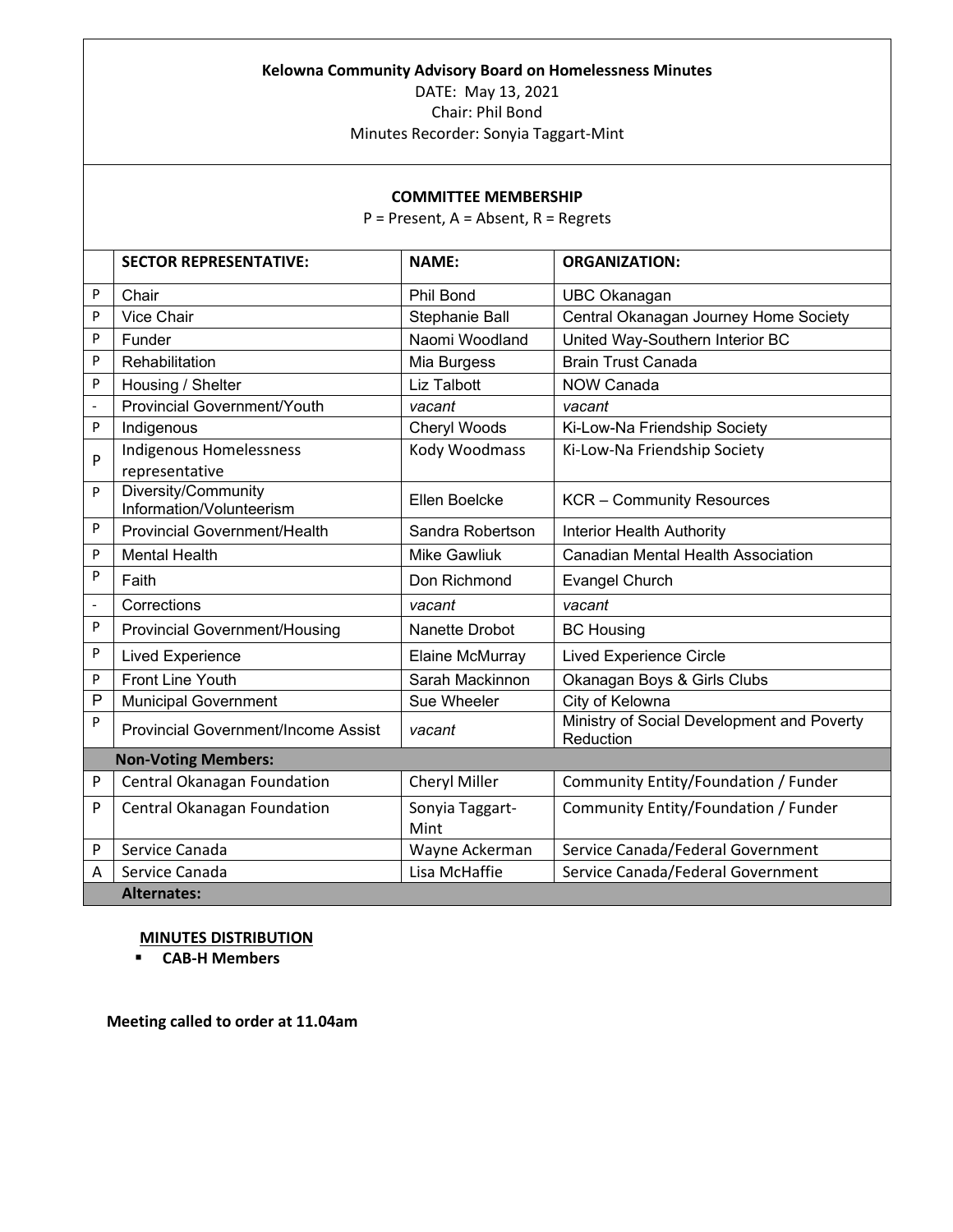**1. Welcome, introductions - Phil**

- **Phil welcomed everyone and thanked them for their attendance.**
- **Cheryl Woods welcomed us to the unceded territory of the Syilx Nation.**

• **Phil called the meeting to order at 11.04am May 13, 2021.**

**2. Approval of May 13, 2021 Agenda and April 15,2021 minutes**

- **Motion to approve May 13, 2021 agenda: Don; Seconded: Mia**
- **Motion to approve April 15, 2021 minutes: Liz; Seconded: Naomi Approved with the condition of the following amendments requested by Sue Wheeler:**
	- 1. Correction of spelling for McCurdy Road
	- 2. Page 6 reference made for use of upcoming COVID funding, amend to reflect refocusing housing rather than Emergency Services with COVID-19 round 3 funding.

# **3. Central Okanagan Foundation – Administrative slippage**

Phil introduced the first agenda item, reviewing the Central Okanagan Foundation administrative slippage of \$20,540.77. Phil outlined a key focus for today is deciding what we want to do with this slippage. Phil gave historical context;

Phil outlined all additional options for discussion:

1a. Distribute amongst the 5-year funded sub-projects (this option was implemented in the previous fiscal year 2020-2021)

1b. Open call for proposals

1c. Use funding to bridge gap between COVID-19 Round 2 funding ending June 30, 2021 and pending funding from the City of Kelowna's UBCM funding application and Reaching Home Round 3 COVID-19 funding. 1d. An identified immediate need: \$20,540.77 - John Howard Society Okanagan and Kootenay - Integrated Court Liaison.

1e. Other suggestions

**Phil asked members of the group who are in a conflict of interest to go into a breakout room, Phil invited Sarah Mackinnon, Liz Talbott and Mike Gawliuk to comment before inviting them to the breakroom, no comments:**

Phil opened the floor for questions and comments and facilitated the discussion:

- I really like the integrated court liaison; I was really excited to get this going forward. This is important. This should have been done 5 years ago.
- I agree and support the integrated court liaison.
- I am just wondering how that connects into our mandate around homelessness?
- I agree with that question, I think it is a worthwhile endeavor, I just do not know if this is where that funding priority most meets the mandate of ending and addressing homelessness. I am more in support of 1c, which is a continuation of homelessness response supports that have been going on through agencies for a number of months and we may have a huge service gap for a month come this spring.
- My response to that and why I support this, is that it prevents homelessness because people who go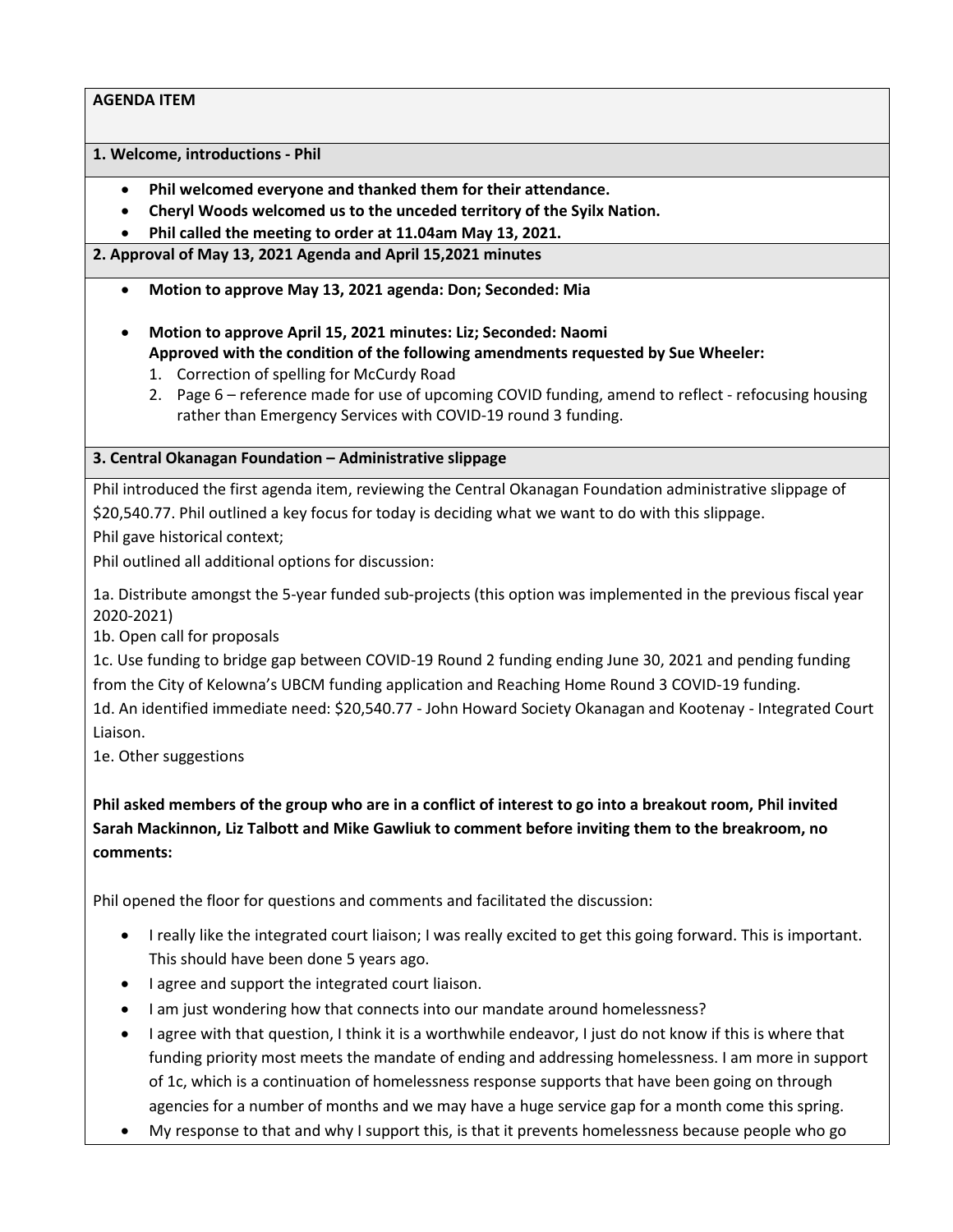through this kind of a court process can maintain housing and can move forward. It does work, these programs are highly effective.

• I have seen community court in other communities and having been a probation officer early in my career the people cycling through the system, proper discharge planning can support individuals back into homelessness. I can say Brain Trust supports community court. I think its worthwhile and relates to homelessness, my vote stands to support John Howard and the integrated court liaison.

• I do not dispute community courts are great things, I just want to be really clear that whatever guidelines and expectations we have in our agreement with the federal government around the funds is being met in that proposal. Because, it does not feel direct, I just want to be clear we are within the mandate.

Wayne confirmed the activities would be eligible from a preventative point of view, as mentioned Upstream. So, you would not be in contravention of any of the eligible activities of the Reaching Home program, so it will be up to the group where they feel their money would be best invested but yes, the activities would be eligible. Phil: Thank you for that clarity.

Sonyia confirmed for option 1c we came up with guess-estimation based on the amounts sub-projects received for COVID-19 round 2, over the six-month period as a figure example to discuss but are not the confirmed amounts organizations would require:

- Canadian Mental Health Association Extended outreach 2-month gap: \$55,733
- Kelowna Gospel Mission Outreach 2 month gap: 23,210
- John Howard Harm reduction coordinator 2 month gap: \$7,785
- Metro Hygiene Centre / Courtyard 2 month gap: 26,044

# Phil: That would be the \$20,540.77 spent?

Sonyia: The total calculated would come to over \$100,000 to bridge the funding gap and the slippage we are discussing is the \$20,540.77.

• What happens to services from round 2 if they do not receive the funding? For example, Metro's hygiene centre? Also, what happens with the John Howard (court Liaison position) once the funding is done? Will this position still exist? Are we supporting them to build a position that does not have additional support that means we will have it for a period of time, what is the context?

Sonyia: For 1c, focusing on the COVID-19 Round 2 funded projects, I can confirm there will be a third round of COVID-19 funding, Wayne could you confirm when that will be officially implemented / received? Wayne: Do not hold me to this, early summer – hoping for July

Sonyia: For the third round of funding, organizations would be eligible to apply but I cannot confirm the date this funding will be able to be received by the organizations. Organizations may be seeking funding elsewhere. When talking about the John Howard request, Cheryl would you be able to speak to what the outlook would be if they were not to receive the funding?

• Cheryl: They have funding to proceed, but for how long I am unsure. They have got base funding.

Phil: Will this funding stop the John Howard Court liaison happening?

Cheryl: My understanding is they would still move forward with the program.

• Are you able to clarify what the ask is for if they have base funding? What would the \$20,540.77 contribute to?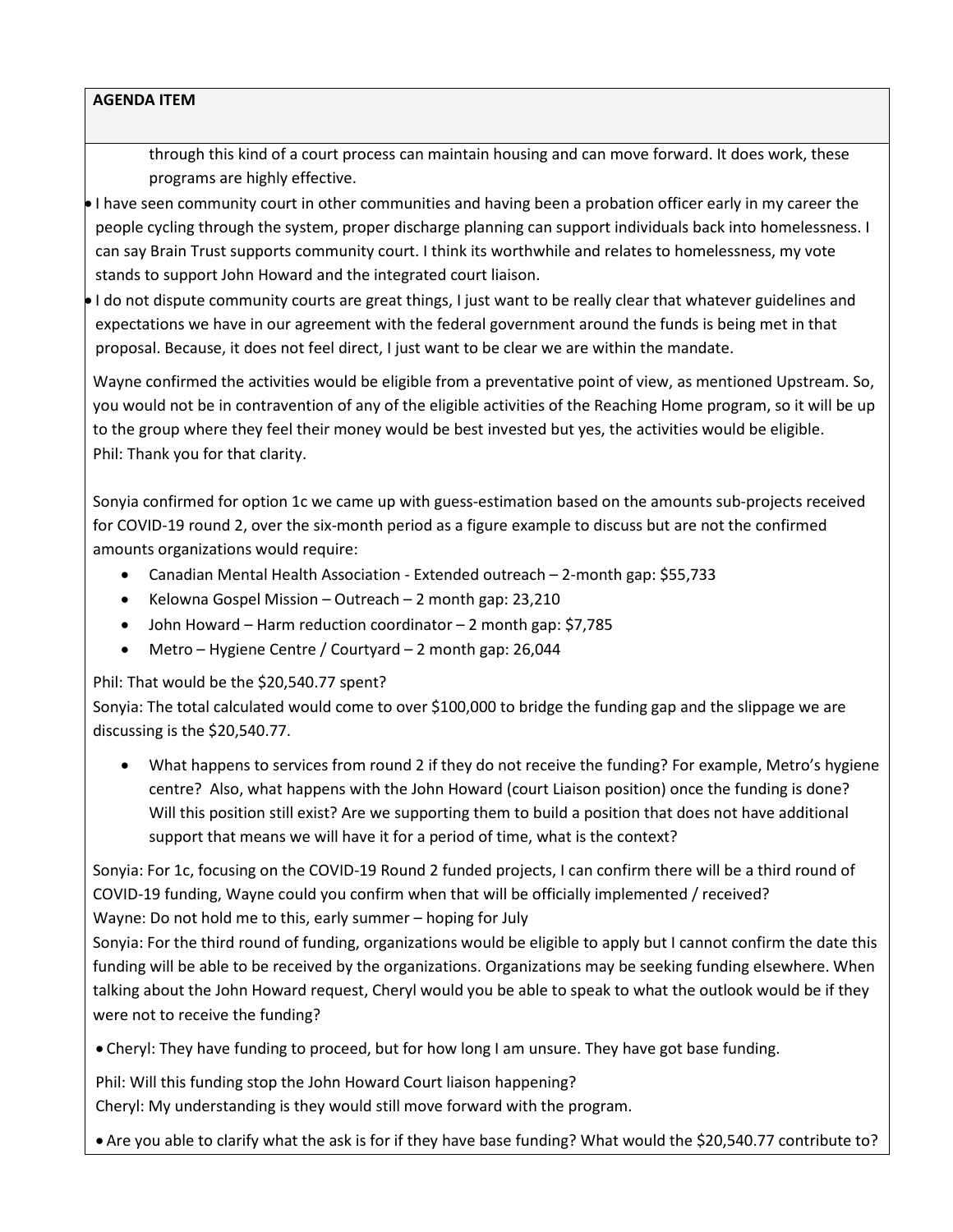Do they think they can get a position for the year? Is this resource based? Is your understanding this position is funded, and this is top up?

Cheryl: No this is not top up; it is funded but they do need funding to continue.

Sonyia: I can say the application states that the role of Court Liaison would be funded for 10 hours per week. Cheryl Miller: John Howard's budget is dependent on potential funding from 2 other sources, the total budget \$67,300 which includes admin, transportation, staff wages.

# **Phil presented a motion (vote 1 of 2):**

1a. Award amongst existing 5 year funded sub-projects – 2 votes

1b. Open call for proposals – 0 votes

1c. Funding to bridge gap between COVID-19 Round 2 and COVID-19 Round 3 – 5 votes

1d. Identified immediate need: John Howard Society: Integrated Court Liaison: 3 votes

**2 abstained** 

• Can we recap what the first option as I thought this was bridging of existing recipients, but I heard it for third options so want to ensure my vote is cast correctly.

Phil: The first option is to take the slippage of \$20,540.77 and distributing it to the existing sub-projects.

• Can I clarify difference between option 1a and 1c?

Sonyia: To be clear option 1a is to distribute the Central Okanagan Foundation slippage to the existing 5-year Reaching Home sub-projects. These are not the COVID-19 funded projects. For 1c, there is 19 active projects under COVID-19 round 2 funding all currently due to end June 30, 2021. Phil: They are different from the 5 year Reaching Home projects? Sonyia: Yes.

Phil: From the vote it looks like there is a majority for using the funding to bridge the gap.

• I would like to change my vote after hearing information from Sonyia. Some of the COVID-19, 19 funded subprojects are exactly projects, so my apologies.

# **Phil presented a motion for a revote with the new additional information: Phil presented a motion for votes (vote 2 of 2):**

- 1a. Award amongst existing 5 year funded sub-projects 3 votes
- 1b. Open call for proposals 0 votes
- 1c. Funding to bridge gap between COVID-19 Round 2 and COVID-19 Round 3: 6 votes
- 1d. Identified immediate need: John Howard Society: Integrated Court Liaison: 3 votes

Phil identified a majority and presented a motion to take the Central Okanagan Foundation administrative of slippage \$20,540.77 slippage and award this to the COVID-19 Round 2 funded sub-projects.

• Does that mean that all 19 projects based on a percentage are going to receive some of this funding?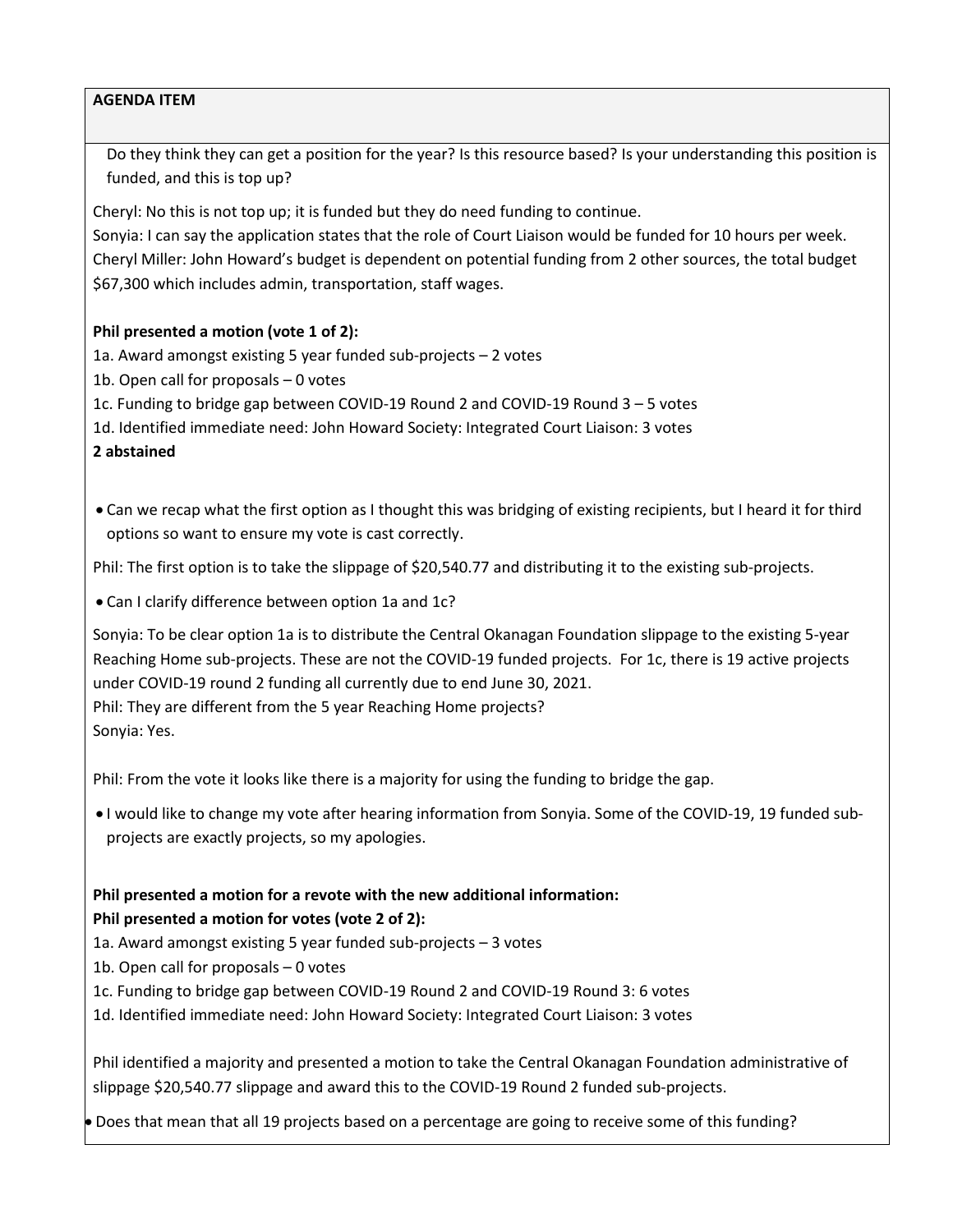Sonyia: That would completely depend on each sub-project. Some projects are looking at becoming ongoing programs and some have been time sensitive projects.

Phil: So, we would need to actually go through each program, see what the need is and determine. It is certainly not enough but the hope this gives them something to keep them going.

• Through natural slippage, some may be in more need than others.

• Ellen: On average what would each funded organization receive, \$1,000 each?

Sonyia: If it were to be dispersed amongst all 19 sub-projects that would be the case, but we have identified that some projects were time specific, it is also important to mention some organizations are anticipating they may have slippage from their January 1,2021 to June 30, 2021 COVID-19 Round 2 funding.

• Could organizations apply prior to the Round 3 funding like they have previously? Does the funding kick-in, in July, or April  $1<sup>st</sup>$  for the fiscal year?

Wayne: The funding will be ongoing starting from the start day of the amendment, hopefully in July. In previous rounds we were able to be retroactive, but for this round it goes forward from date signed with Community Entity.

• Can I just clarify the services that are being considered that have applied under the UBCM grant are Canadian Mental Health Association - Extended Outreach and Metro - Hygiene Services, and KFS.

Sonyia: KFS now holds the Indigenous Homelessness Stream funds.

- I want to revisit the idea of integrated court piece. I respect what people are saying, but it does cross over with homelessness. It has not succeeded in the past, but as a CAB-H I would like people to consider supporting this initiative, and I feel perplexed about us sprinkling these funds, rather than giving a chunk to this integrated court piece for John Howard to make a good go of this. I would like to hear a little more, as to why people feel this is not a homelessness related issue, especially when it is eligible. I am wondering if we can have a little more discussion.
- I absolutely support the initiative, and the position, much the same as I support options of housing options. Within the broader spectrum for me, there is lots of resources in the community that can be tapped into, some are about wraparounds, some are more directly related to homelessness and not criminalizing homelessness this is a critical piece. I personally chose 1c noting the slippage piece and the opportunity to bridge services for a month or two that are of critical need to people every day right now.
- My thinking is along the same lines as Steph, the court Liaison is vitally important, I think though that there has to be a greater level of longevity that are going to support the community court in the work they do, and they are looking at other funding sources for that position. I see for me, and the clients we run into that the on the ground services. are incredibly important and are some of the things that are keeping our street entrenched population, resources they otherwise do not have. This may be preventative in ways we have not even thought, for example providing basic needs services. I am thinking about it from the perspective of what is our immediate need.
- We talk about sustainability, but if we do not give them a chance at the start there will be no sustainability. We will be back to where we were with a criminal justice system that does not work. Thank you for engaging in discussion.
- I agree with what everyone else is saying, but \$1,000 dollars to each project is nothing. Some of these projects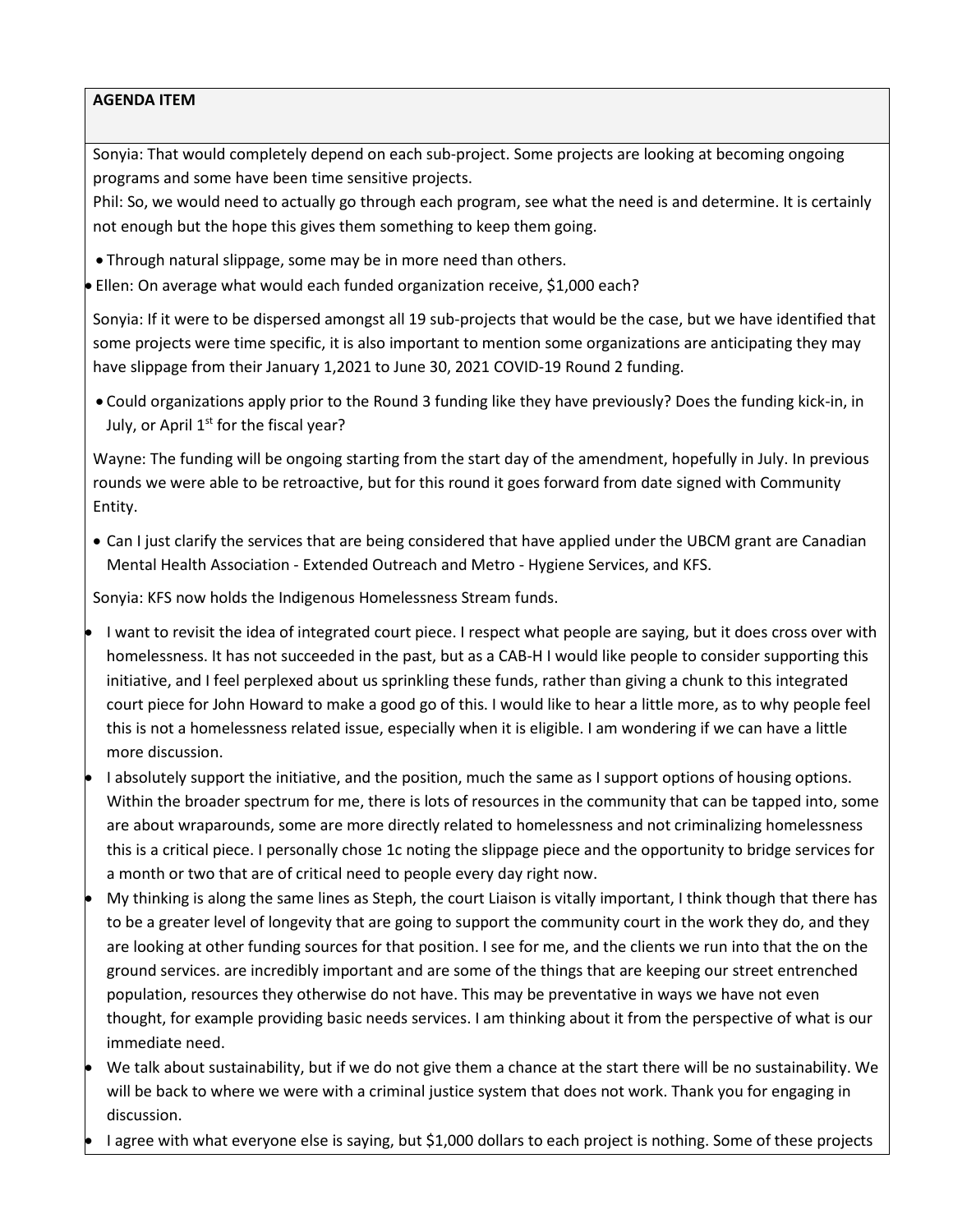are small, some are bigger and \$1000 is not going to bridge a gap.

Phil: The only thing is, we are talking about a fairly short amount of time between funding.

• I would like to echo what Mia and Elaine say, this is a stop gap for one month. I would love to see this funding go towards something that is going to be beneficial long term and have impact in the community. Sometimes you cannot apply for seed funding, this may be an opportunity for us to fund for impact for the community. I agree the funding is small to bridge those projects for 1 month.

**Phil presented the motion to use the Central Okanagan Foundation Administrative slippage to bridge the gap between COVID-19 Round 2 ending in June, and COVID-19 Round 3 and the UBCM application. Phil invited discussion; no comments were made to voting commenced. Seconded Stephanie**

**In favor: 6**

**Opposed: 4**

**Abstained: 2**

**Conflict of interest (members who were not involved in the vote or discussion): 3**

Phil thanked everyone for the discussion and votes and invited the members that declared conflict on interest to return to the meeting.

## **4. Terms of Reference 2019-2024 draft - review**

Phil opened the floor to the Terms of Reference review committee.

Sonyia spoke on behalf of the Terms of Reference committee and invited the sub-committee to interject to add detail or correct any misrepresentation.

# **3 items were presented to the CAB-H for approval:**

1.Membership list review – all existing and new/suggested seats.

# *Feedback from CAB-H:*

Sector representative name: Mental Health / Housing – name sustained from previous list. Identified this was highlighted from previous membership list for review.

2.Items proposed for membership recruitment and application process for review

- New application process to be an open call for specific vacant seats
- Create Nomination sub-committee to recruit for specific vacant seat and review applications from the open call.

3.Current members assessment review:

- Proposal for an annual self-review evaluation form for CAB-H members
- Kody Woodmass provided a self evaluation form template and gave a brief overview of the document

\*\* At 12.02pm Phil (chair) announced that we were at the set time for the end of the meeting; the meeting was due to end at 12.

**Phil presented a vote on whether to continue the Terms of Reference discussion on this meeting, or to**